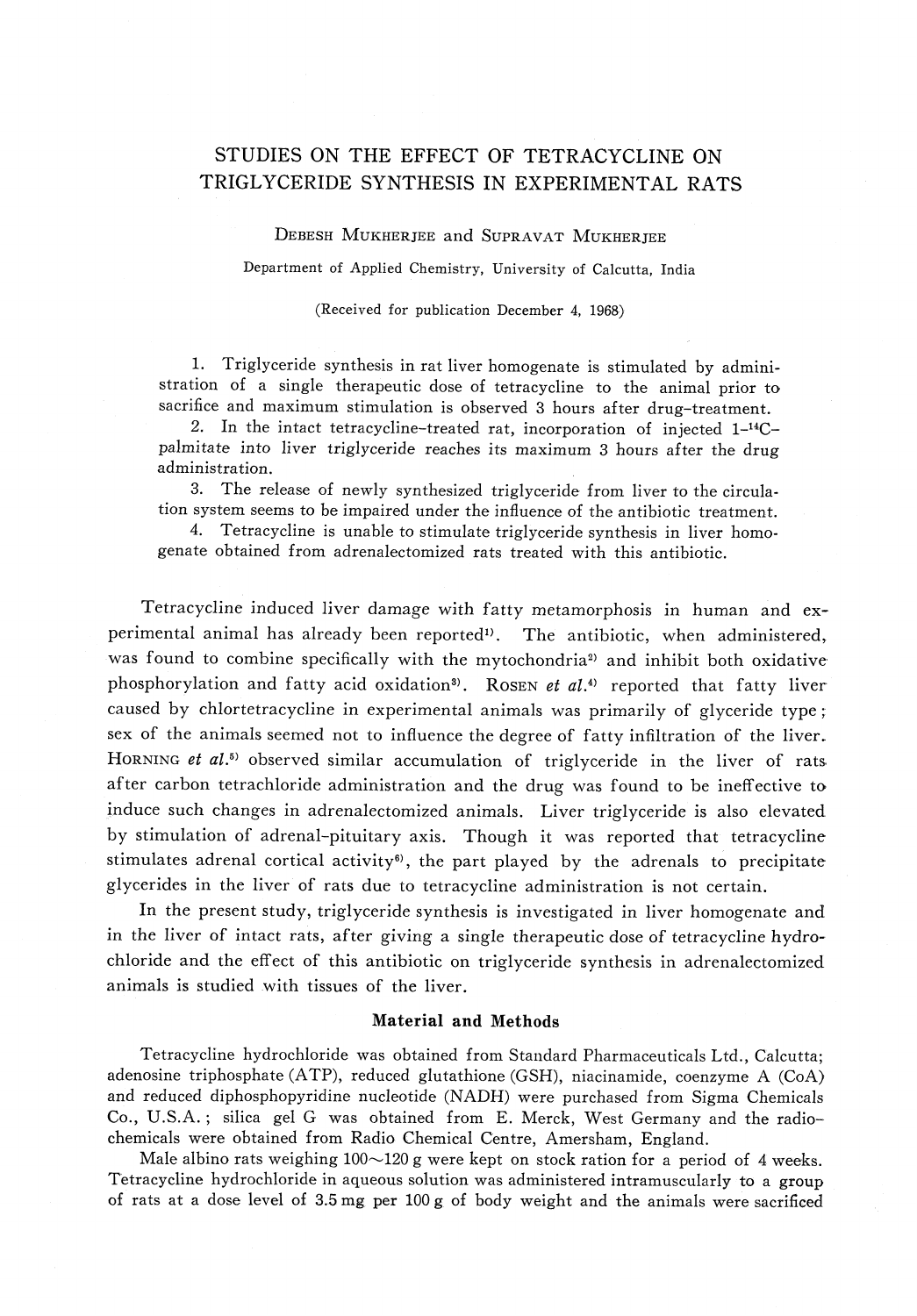at 1-hour intervals after drug treatment was started. Livers were quickly excised, homo-<br>genized in Tris-KCl buffer (pH 7.4), and immediately incubated with potassium  $1^{-14}C$ palmitate solution in a fully fortified medium<sup>7</sup> for 30 minutes at 37°C in Dubanoff shaker. The reaction was stopped by adding  $0.5$  ml of  $10\%$  TCA. Total lipid content of the incubation medium was extracted three times with 25 ml chloroform-methanol mixture. incubation inculum was extracted three times with 25 ml chloroform-inculation inixture.<br>The solvent containing the linid was evaporated and the last trace of solvent was removed  $T$  solvent containing the lipid was evaporated and the last trace of solvent was removed. under vacuum.

Triglyceride synthesis in liver-homogenate of adrenalectomized rats was studied following a single dose administration of the drug to the animal 3 hours before sacrifice. The rats were adrenalectomized under ether anaesthesia and kept on glucose-saline diet.<br>After 2 days the animals were allowed to take stock ration along with normal saline for a period of 3 days before sacrifice.

using intact animals in which albumin complex of 1<sup>-14</sup>C-palmitate was injected in the tail-vein and quantity of labelled triglyceride in liver and serum was determined at difthe animals were sacrificed at the interval of 15, 30, 60 and 90 minutes after radio-palmitate administration. Livers and serum were saved and total lipid of the liver was extracted using the method followed by GERSHBEIN<sup>8</sup>. Total lipid of the serum was extracted following the procedure of SPERRY and BRAND<sup>9)</sup>.

Separation of triglyceride and phospholipid for assay of radio-activity was done using thin laver-chromatography<sup>10</sup> and all assessment of radio-activity was carried out in tracer  $t_{\rm lab}$  Model SA-SC ISA super-sceler see flow sounter. Self-elecenties correction was model  $\ln \frac{1}{\sin \theta}$  super-scalar gas flow counter. See absorption correction was made in all cases.

## Results and Discussion

 $F_{\rm 1.14}$  solution at single dose administration of tetracycline (3.5mg/100 g) the conversion (3.5mg/100 g) the conversion of the conversion (3.5mg/100 g) the conversion (3.5mg/100 g) the conversion (3.5mg/100 g) the c of 1-<sup>21</sup>C-palmitate to triglycerides in liver homogenates showed a marked rise over the rate in the control animals (Table 1). The maximum stimulation of liver trigly-<br>ceride synthesis is obtained 3 hours after the drug treatment; thereafter the triglyceride ceride synthesis is obtained 3 hours after the drug treatment; thereafter the triglyceride radio-activity declines but the incorporation of palmitate radio-activity is still higher in livers of tetracycline-treated rats compared to the control animals at the conclusion of the experiment. A decreased incorporation of palmitate radio-activity in the phospholipid was observed under the conditions of the test. The experimental conditions outlined by Stein et al.<sup>3</sup> are optimal for triglyceride synthesis and the lower

|                      | Time of sacrifice<br>after drug<br>administration | Triglyceride radioactivity Phospholipid radioactivity<br>(cpm/mg liver N) | $\text{(cpm/mg liver N)}$ |  |
|----------------------|---------------------------------------------------|---------------------------------------------------------------------------|---------------------------|--|
| Control              |                                                   | $10,450 \pm 1,086$                                                        | $4.450 \pm 670$           |  |
| Tetracycline-treated | 1 hour                                            | 14,860 $\pm$<br>212                                                       | 4,550 $\pm$ 260           |  |
|                      | 2 hours                                           | $19.000 +$<br>300                                                         | 3, 315 $\pm$ 185          |  |
|                      | 3 hours                                           | 26, 870 $\pm$ 2, 050                                                      | 1,980 $\pm$ 270           |  |
|                      | 4 hours                                           | 18, 350 $\pm$ 1, 010                                                      | 3,820 $\pm$ 110           |  |

| of synthesis of triglycerides in liver homogenates                          |
|-----------------------------------------------------------------------------|
| Table 1. Effect of administration of a single dose of tetracycline on rates |

Ten animals were used for each experiment; duplicate incubation with liver homogenates from each rat.<br>Each incubation flask contained: 10  $\mu$ moles K- $\alpha$  glycerophosphate, 10  $\mu$ moles ATP, 10  $\mu$ moles.

 $MgCl<sub>2</sub>$ , 2.5  $\mu$ moles  $\beta$ -mercaptoethanol, 0.5 ml liver homogenate, 0.1 mole of 1-<sup>14</sup>C-palmitate (1.1  $\times 10^5$  cpm), K-phosphate buffer 20  $\mu$ moles. 2.5 ml with KCl-Tris buffer (pH 7.4)  $\mathcal{L}$  complex 20  $\mathcal{L}$  multipliers. 2.5 ml with KCl-Tris buffer (pH  $\mathcal{L}$ ) multipliers. 2.5 ml with KCl-Tris buffer (pH  $\mathcal{L}$ ) multipliers. 2.5 ml with KCl-Tris buffer (pH  $\mathcal{L}$ ) multipliers. 2.4) multiplie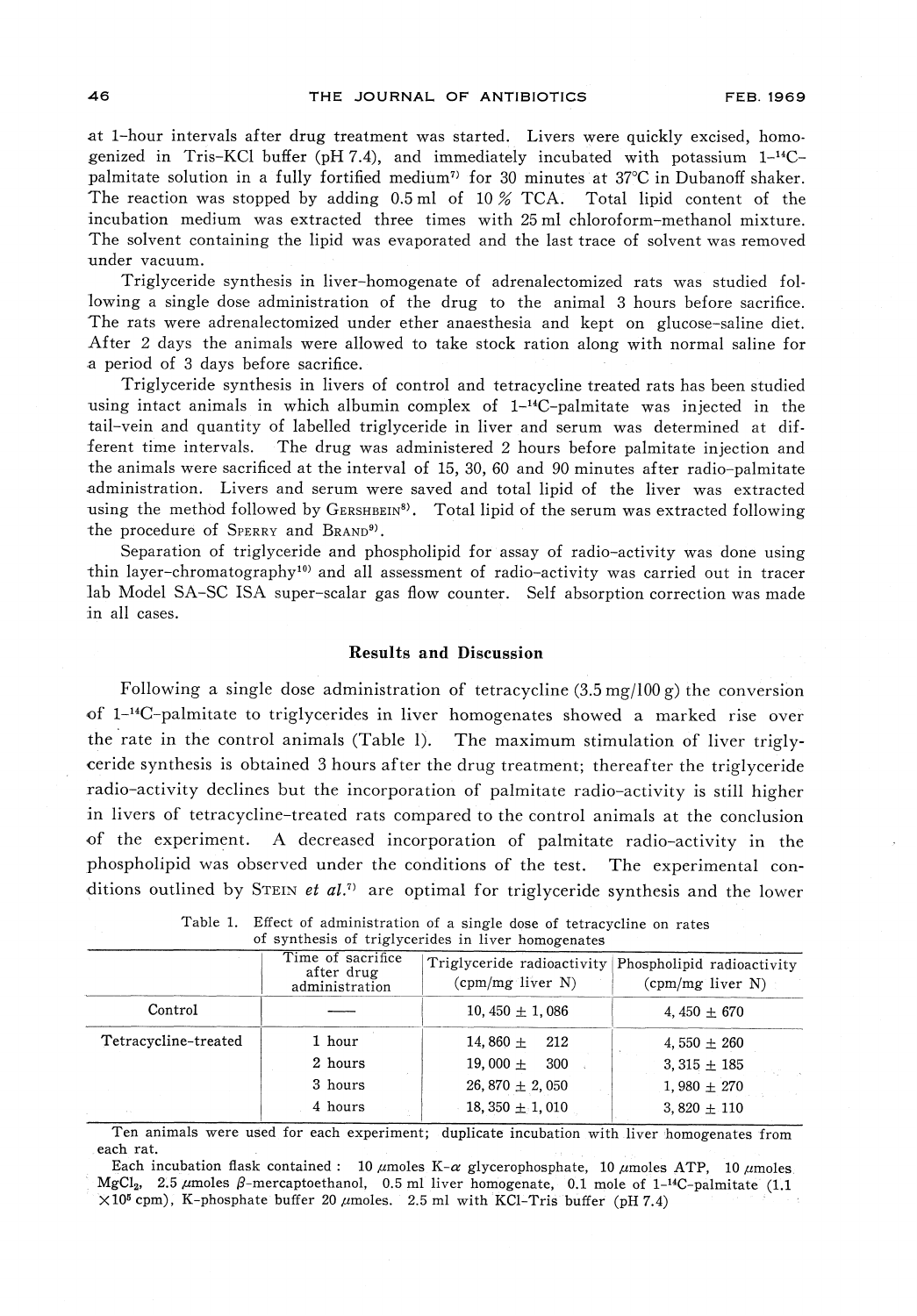| Time after<br>No. of<br>palmitate |      | Liver<br>(Total counts in triglycerides per g<br>of liver)<br>$+ S. D.$ |                      | Serum<br>$+ S. D.$<br>$\text{(cpm/ml)}$ |                      |
|-----------------------------------|------|-------------------------------------------------------------------------|----------------------|-----------------------------------------|----------------------|
| administered                      | rats | Control                                                                 | Tetracycline-treated | Control                                 | Tetracycline-treated |
| 15 minutes                        | 6    | $23.525 + 2.385$                                                        | $41, 325 + 1, 616$   | $2,095+35$                              | $1.755 + 154$        |
| 30 minutes                        | 6    | $21,805 + 2,414$                                                        | $47.430 + 3.564$     | $2,395+65$                              | $1.180 + 27$         |
| minutes<br>60.                    | 6    | $16.760 +$<br>760                                                       | $48.570 + 1.872$     | $2,235 + 55$                            | $1.215 + 142$        |
| minutes<br>90.                    | 6    | $9.287 +$<br>310                                                        | $20.260 + 2.888$     | $1.760 + 68$                            | $1.105 + 94$         |

Table 2. Liver and serum triglyceride radioactivity of control and tetracycline-treated rats following in vivo administration of  $1-$ <sup>14</sup>C-Palmitate by the tail-vein

 $1^{-14}C-Palmitate$  (1.8×10<sup>6</sup> cpm/100 g body weight) was administered as albumin complex to each rat through the tail-vein 3 hours after administration of 3.5 mg tetracycline per 100 g of body rat through the tail vein 5 hours after administration of 5.5 mg tetracycline per 100 g of body<br>weight of rat. Duplicate aliquots of lipid extract from each sample were used for thin-layer chromatographic separation of triglycerides.

incorporation of  $1^{-14}C$ -palmitate in liver phospholipids in these *in vitro* experiments may not represent the true rates of phospholipid synthesis in the intact animal.

It is evident from the results of *in vivo* experiments (Teble 2) that in control animal, maximum radio-activity in liver triglycerides is observed 15 minutes after  $1<sup>-14</sup>C$ -palmitate administration. After that, the radio-isotope level in liver triglyceride fraction begins to fall and 15 minutes later approximately 10  $\%$  decrease in liver triglyceride radio-activity is observed. Ninety minutes after administration about 70 % glyceride radio-activity is observed. Ninety minutes after administration about 70 % radio-activity has disappeared. In tetracycline-treated animals incorporation of intravenously administered radio-palmitate into liver-triglycerides is much higher in comparison to the control animals and the level of triglyceride radio-activity at various time intervals remains significantly elevated, although  $90$  minutes after administration<br>the level of radio-isotope is approximately  $50\%$  lower than that observed 15 minutes  $t_{\rm{obs}}$  of radio-isotope is approximately  $\Gamma$  radio-isotope is approximately  $\Gamma$  . That observed  $\Gamma$  is approximately  $\Gamma$  is approximately  $\Gamma$  is approximately  $\Gamma$  is approximately  $\Gamma$  is approximately  $\Gamma$  is ap after palmitate injection. Furthermore, while triglyceride radio-activity begins to decrease within 30 minutes in the control group, triglyceride radio-activity in livers of drug-treated animals still increases even 60 minutes after radio-palmitate administration. In the control group, the observed decline in liver triglyceride activity is reflected in the palmitate specific activity of serum triglycerides, indicating rapid release of newly synthesized triglycerides from the liver to the circulation system.<br>The serum triglyceride radio-activity rises to a maximum approximately  $30 \sim 45$  minutes The serum triglyceride radio-activity rises to a maximum temperature of 0.145 minutes after palmitate administration, whereas the radio-activity of liver triglyceride of controls shows a peak value at 15 minutes. The liver triglyceride radio-activity of rats pre-treated with tetracycline is maintained at a higher level for a longer time and the percentage of labelled triglyceride appearing in the serum is lower than the corresponding value in control-animals. While the incorporation in serum triglycerides in serum of drug-treated rats. This decreased radio-activity in serum triglyceride of in serum of drug-treated rats. This decreased radio-activity in serum triglyceride of drug-treated animals may be due to impaired release of newly synthesized liver triglycerides to serum. However, a drop in liver triglyceride radio-activity 90 minutes after radio-palmitate in jection was observed in drug-treated rats. This may implicate that release of triglycerides from liver to serum must necessarily take place, although the release of noticerides from liver to serve the server to serve the server to see  $\frac{1}{n}$ the rate of release of liver triglycerides in tetracycline-treated rats is far slower than the release observed in control rats.